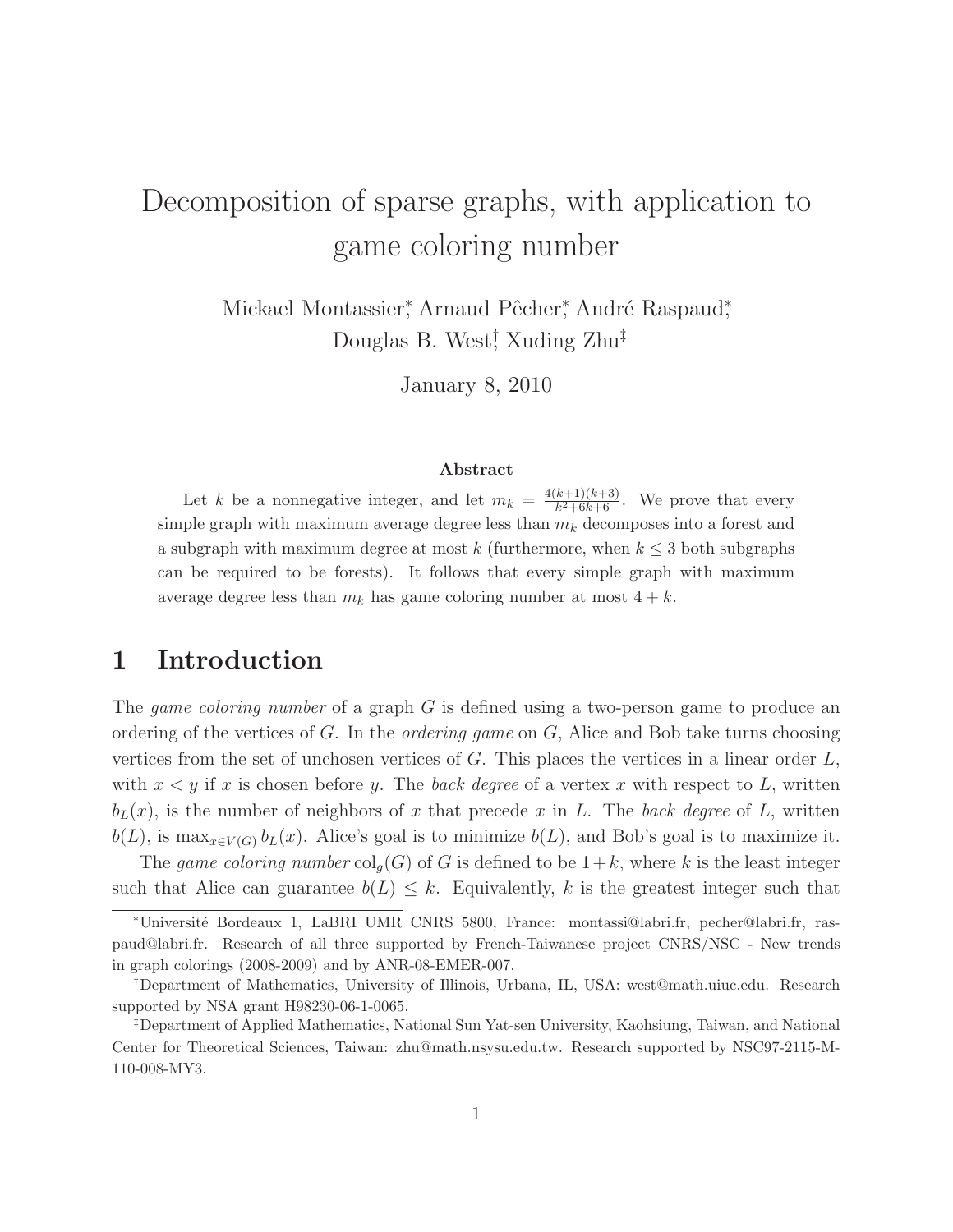Bob can guarantee  $b(L) \geq k$ . The game coloring number was first formally defined in [8] as a tool to prove upper bounds on the game chromatic number [2]. It is the game version of the *coloring number*, which is defined to be  $1+\min_L b(L)$  and received its somewhat unfortunate name because it is an upper bound on the chromatic number. A more accurate and less confusable term might be "(game) coloring bound", but we will use the traditional term and notation. The definition of back degree makes multi-edges and loops irrelevant in the game, so we use the model of "graph" that forbids these.

Recently, Zhu [9] proved that  $\text{col}_q(G) \leq 17$  when G is planar. Borodin et al. [3] and He et al. [6] improved this for planar graphs with large girth by proving structural properties of planar graphs with large girth. A *decomposition* of a graph  $G$  is a set of edge-disjoint subgraphs whose union is  $G$ .

**Theorem 1** Let G be a planar graph with girth at least  $q$ .

- 1. [3] If  $g \geq 9$ , then G decomposes into a forest and a matching.
- 2. [6] If  $g \ge 7$ , then G decomposes into a forest and a graph with maximum degree 2.
- 3. [6] If  $g \geq 5$ , then G decomposes into a forest and a graph with maximum degree 4.

Nash-Williams [7] proved that every planar graph decomposes into three forests. Balogh et al. [1] conjectured that one of the three forests can be required to have maximum degree at most 4, which is sharp infinitely often. They proved several results in this direction, and Gonçalves [5] proved the full conjecture. In addition, he showed that planar graphs with girth at least 6 [at least 7] decompose into two forests with one having maximum degree at most 4 [at most 2, strengthening Theorem 1.2].

Two lemmas show the importance, for game coloring number, of decomposing a graph into a forest and a graph with small maximum degree.

**Lemma 1** (Zhu [8]) If a graph G decomposes into subgraphs  $G_1$  and  $G_2$ , then  $col_q(G) \leq$  $\operatorname{col}_g(G_1) + \Delta(G_2).$ 

**Lemma 2** (Faigle et al. [4]) If T is a forest, then  $col_q(T) \leq 4$ .

Combining these two lemmas with Theorem 1 yields

**Corollary 1** ([3, 6]) If G is a planar graph with girth at least 5, then  $col_q(G) \leq 8$ . The upper bound decreases to 6 for girth at least 7 and to 5 for girth at least 9.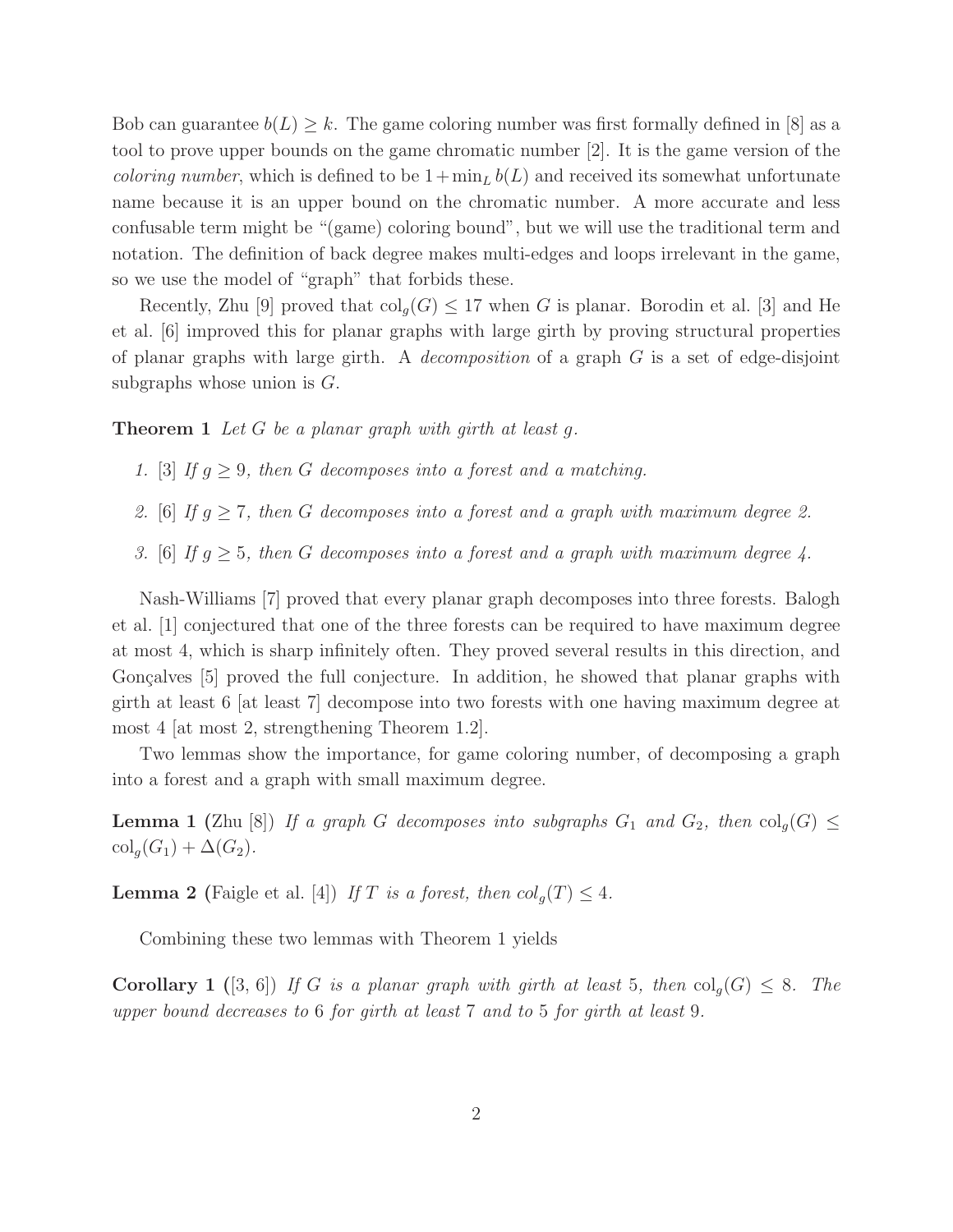In this note, we bound the game coloring number of sparse graphs using this decomposition approach. We measure sparseness by avoidance of dense subgraphs. The maximum average degree of a graph G, written  $\text{Mad}(G)$ , is the largest average degree among the subgraphs of G. That is,

$$
\text{Mad}(G) = \max\left\{\frac{2|E(H)|}{|V(H)|} : H \subseteq G\right\}.
$$

We can now state our main result.

**Theorem 2** Every graph G satisfying  $\text{Mad}(G) < \frac{4(k+1)(k+3)}{k^2+6k+6}$  $\frac{k+1(k+3)}{k^2+6k+6}$  decomposes into a forest and a subgraph with maximum degree at most k. When  $k \leq 3$ , both subgraphs can be required to be forests.

Theorem 2 combines with Lemmas 1 and 2 to yield:

**Corollary 2** If a graph G satisfies Mad $(G) < \frac{4(k+1)(k+3)}{k^2+6k+6}$  $\frac{k+1(k+3)}{k^2+6k+6}$ , then  $\text{col}_g(G) \leq 4+k$ .

Let  $m_k = \frac{4(k+1)(k+3)}{k^2+6k+6}$  $\frac{k+1}{k^2+6k+6}$ . The value  $m_k$  is the largest bound our approach can prove. However, we do not know whether the result is sharp. Let  $f(k)$  be the infimum of  $\text{Mad}(H)$  over graphs  $H$  that do not decompose into a forest and a graph with maximum degree at most  $k$ . For an upper bound, the complete bipartite graph  $K_{2,2k+2}$  has average degree  $\frac{4k+4}{k+2}$  but has no such decomposition. The graph obtained from  $K_{2k+3}$  by subdividing each edge is another such example, with the same average degree. Thus

$$
4 - \frac{8k + 12}{k^2 + 6k + 6} \le f(k) \le 4 - \frac{4}{k + 2}.
$$

Although Theorem 2 holds for both planar and nonplanar graphs, it does not imply Theorem 1 by using the usual inequality  $\text{Mad}(G) \leq 2g/(g-2)$  that holds for every planar graph G having girth at least g. Those results would follow from  $f(k) = \frac{4k+4}{k+2}$ , and to imply the result for girth 5 no smaller  $f(k)$  suffices. For girth at least 7, the weaker threshold  $f(2) \geq 14/5$  would imply the result of Gonçalves [5].

Answering the following question would solve the problem completely.

Question 1 For every k, what are the graphs with smallest maximum average degree that do not decompose into a forest and a subgraph with maximum degree at most  $k$ ?

The proof of Theorem 2 uses reducible configurations (discussed in Section 2) and a discharging procedure (discussed in Section 3). The key structures in the proof are "banks" and "cores" that allow the transfer of charge over unlimited distances.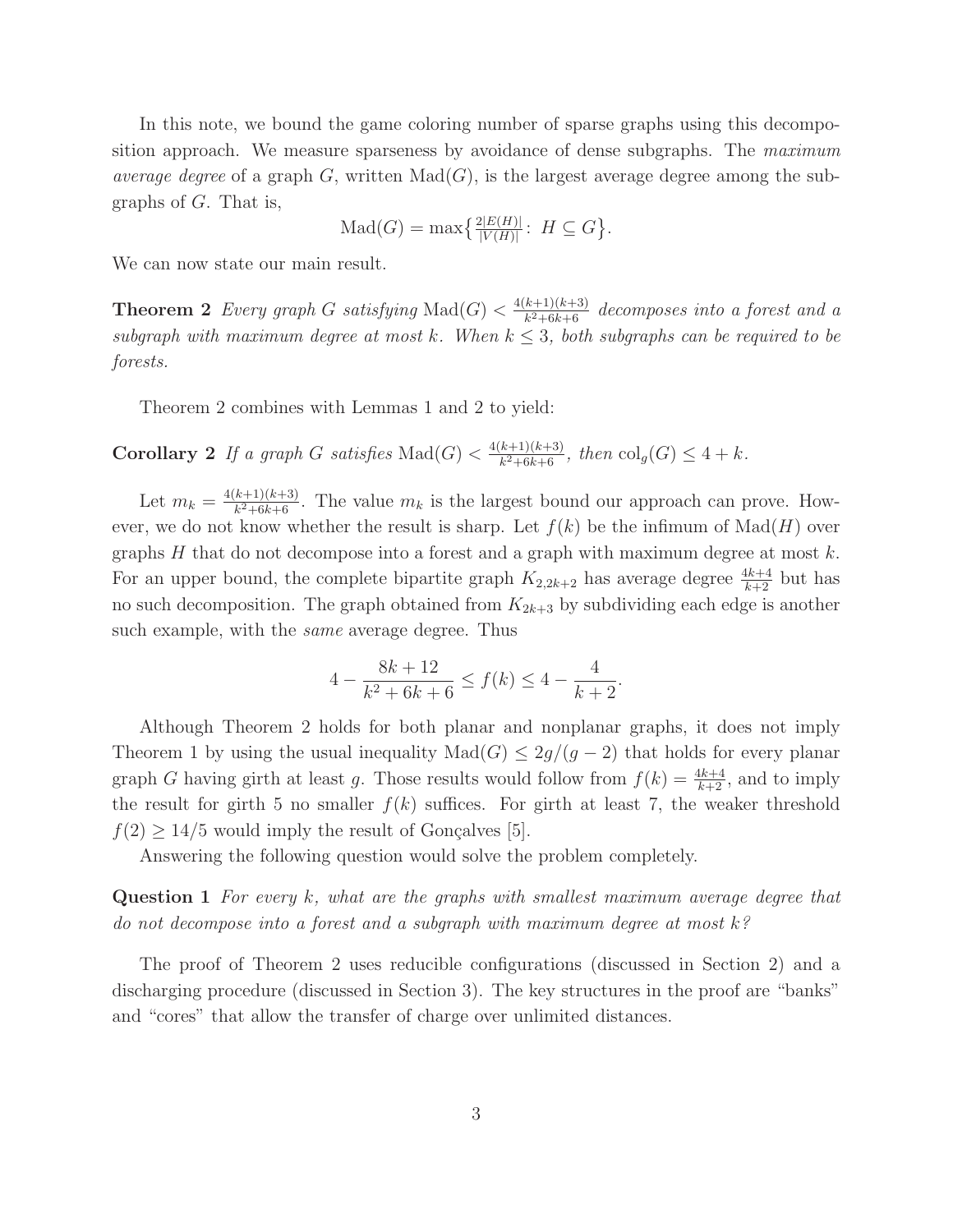#### 2 Reducible Configurations and Special Subgraphs

Let  $d(x)$  denote the degree of a vertex x in a graph G. A k-vertex is a vertex of degree k. A <sup>2</sup>k-vertex or <sup>2</sup>k-vertex is a vertex of degree at least k or at most k, respectively. An  $(a, b)$ -alternating cycle is an even cycle that alternates between a-vertices and b-vertices.

We prove Theorem 2 by considering a counterexample such that  $|V(G)| + |E(G)|$  is smallest. Since  $\text{Mad}(H) \leq \text{Mad}(G)$  when H is a subgraph of G, every proper subgraph of G decomposes into a forest and a graph with maximum degree at most  $k$ , but  $G$  has no such decomposition. We use this to exclude various configurations from G. Since  $m_0 = 2$ , and  $\text{Mad}(G) < 2$  implies that G is a forest, we may assume that  $k \geq 1$ .

**Lemma 3** A minimal counterexample G to Theorem 2 has (a) no 1-vertex, (b) no edge uv with  $d(v) \leq k+1$  and  $d(u) = 2$  (or  $d(u) = 3$  when  $k > 3$ ), and (c) no  $(k+2, 2)$ -alternating cycle.

PROOF. When G contains any such configuration, we decompose an appropriate subgraph of G into a forest F and a subgraph D with maximum degree at most k (when  $k \leq 3$ , also D is a forest) and use it to obtain such a decomposition of  $G$ , contradicting that  $G$  is a counterexample.

(a) When  $d(u) = 1$ , the decomposition of  $G - u$  extends by adding the extra edge to F.

(b) If  $k > 3$ , then D need not be a forest; we prove the stronger statement that G has no adjacent <sup>≤</sup>(k + 1)-vertices. If u and v are such, then consider the decomposition of  $G - uv$ . If u or v has k neighbors in  $D$ , then add uv to  $F$ ; otherwise, add uv to  $D$ .

If  $k \leq 3$ , then D in the decomposition of  $G-uv$  is a forest, and we consider only  $d(u) = 2$ . If v has k neighbors in  $D$ , then add uv to  $F$ ; otherwise, add uv to whichever of  $D$  and  $F$ does not contain the edge incident to u in  $G - uv$ .

(c) Let C be a  $(k+2, 2)$ -alternating cycle in G. In the decomposition of  $G - E(C)$  into F and D, we enforce that each  $(k + 2)$ -vertex on C has an incident edge in F, by moving an incident edge from  $D$  to  $F$  if not. Now adding one perfect matching in  $C$  to  $D$  and the other to F extends the decomposition to G without creating cycles in either subgraph.  $\Box$ 

We use discharging to show that every graph satisfying  $(a)$ ,  $(b)$ , and  $(c)$  of Lemma 3 has average degree at least  $m_k$ , and hence there is no counterexample to Theorem 2. To apply the discharging method, we first give each vertex a "charge" equal to its degree. We then redistribute the charge (without changing the total charge) to obtain charge at least  $m_k$  on each vertex. To facilitate the discharging argument, we also move some charge to special subgraphs. They start with charge 0 and will end with nonnegative charge, so the initial average degree is at least  $m_k$ .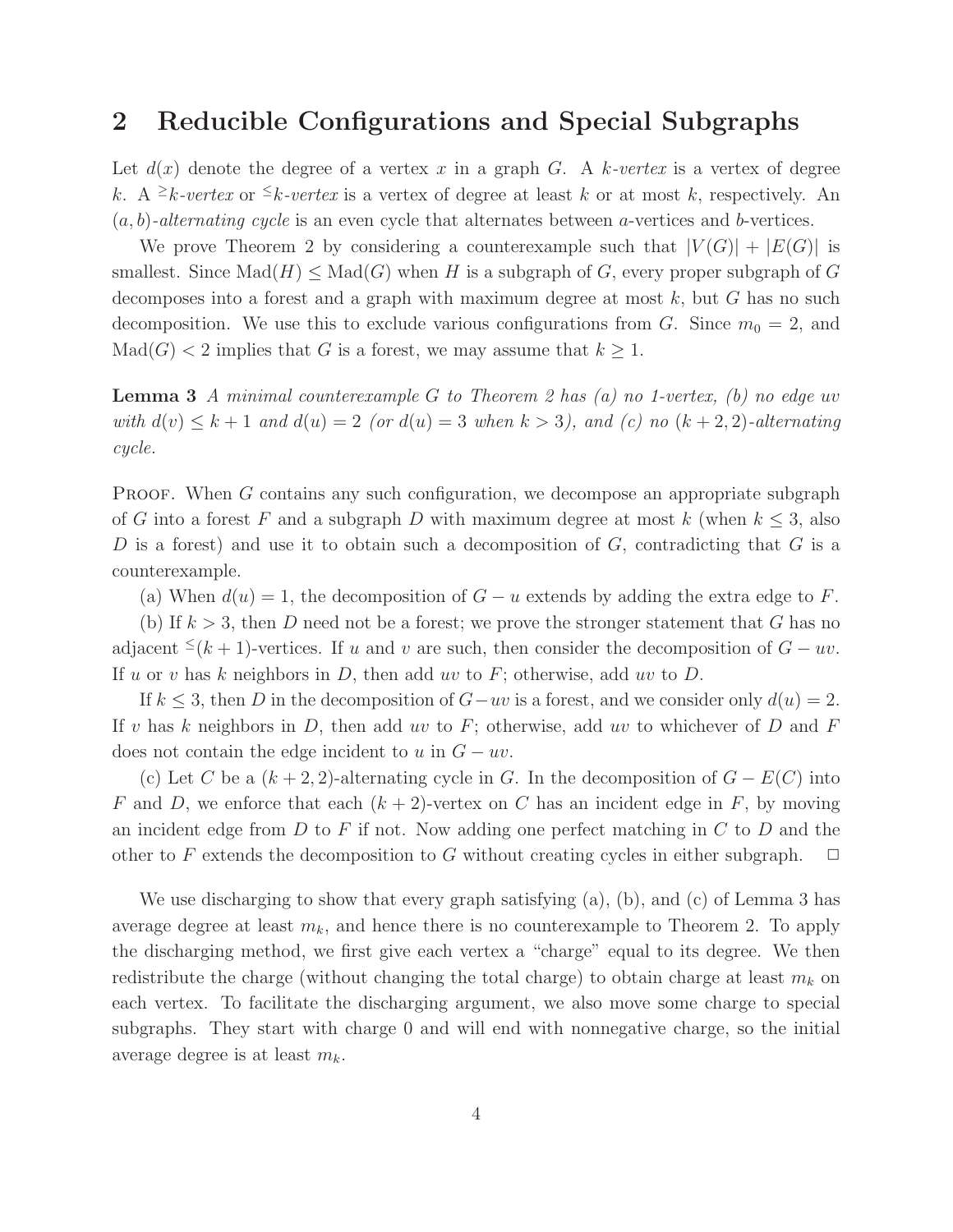Given such a graph G, let X be the set of all  $(k+2)$ -vertices in G that are adjacent to at least  $k+1$  vertices of degree 2, and let Y be the set of all 2-vertices adjacent to at least one vertex of X. Define the bank of G to be the maximal bipartite subgraph of G with partite sets X and Y. When  $k \geq 4$ , we modify this slightly by restricting X to use only the  $(k+2)$ -vertices whose neighbors all have degree 2.

A cycle in the bank would be a  $(k+2, 2)$ -alternating cycle in G, which is forbidden. Hence the bank is a forest. We call each component of the bank a *core*. By construction, each vertex of X has at least  $k + 1$  neighbors in the bank  $(k + 2$  when  $k \ge 4)$ ; hence each leaf in the bank belongs to Y .

### 3 The Discharging Argument

The initial charge at each vertex of  $G$  is its degree, and also each core has initial charge 0. We use three discharging rules (plus a special rule when  $k \geq 4$ ) to redistribute charges. In most discharging arguments, movement of charge is local. Assigning charge to cores permits charge to move long distances.

For the computations, recall that  $m_k = \frac{4(k+1)(k+3)}{k^2+6k+6}$  $\frac{k+1}{k^2+6k+6}$ . Each discharging rule Ri moves a constant amount  $r_i$  of charge. These constants  $r_1, r_2, r_3, r_4$  are defined in terms of  $m_k$  by

$$
r_1 = \frac{m_k - 2}{2}
$$
,  $r_2 = 1 - r_1 - \frac{m_k}{k+3}$ ,  $r_3 = m_k - (k+2)(1-r_1)$ ,  $r_4 = \frac{m_k - 3}{3}$ .

The discharging rules are as follows, with R4 used only when  $k \geq 4$ . We add R4 because  $m_k > 3$  if and only if  $k \geq 4$ , so when  $k \geq 4$  the 3-vertices need to gain charge. A vertex belonging to no core is *adjacent to a core*  $C$  if it is adjacent in  $G$  to a leaf of  $C$ .

- **R1.** Every  $\geq (k+2)$ -vertex gives  $r_1$  to each neighbor that is a 2-vertex.
- **R2.** If C is a core, v is a <sup>2</sup>( $k+2$ )-vertex belonging to no core, and v is adjacent to l leaves of C, then v gives  $lr_2$  to C.
- **R3.** Every core gives  $r_3$  to each of its  $(k + 2)$ -vertices whose neighbors all have degree 2.
- **R4.** (For  $k \geq 4$  only.) Every  $\geq (k+2)$ -vertex gives  $r_4$  to each neighboring 3-vertex.

The proof of Theorem 2 is now completed by proving the following lemma.

**Lemma 4** If a graph G satisfies (a), (b), and (c) of Lemma 3, then  $\text{Mad}(G) \geq m_k$ .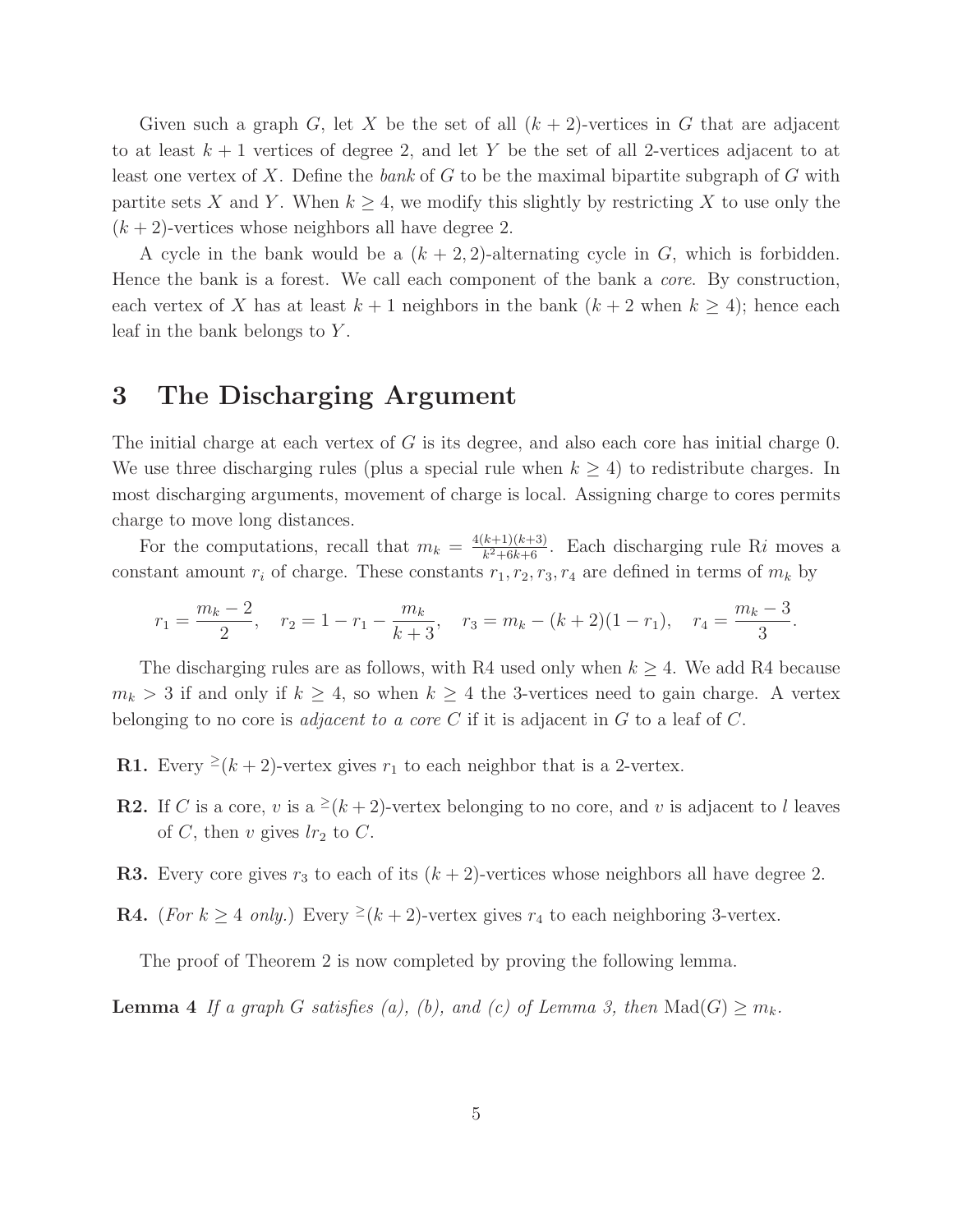**PROOF.** As described above, we give initial charge  $d(v)$  to each vertex v and initial charge 0 to each core C. After applying the discharging rules, let  $\omega(v)$  and  $\omega(C)$  denote the final charges. We prove that  $\omega(v) \geq m_k$  for each vertex v and  $\omega(C) \geq 0$  for each core C.

By (b), the neighbors of 2-vertices are  $\geq (k+2)$ -vertices. Using R1, the final charge of each 2-vertex is  $2 + 2r_1$ , which equals  $m_k$ , as desired.

If  $3 \leq d(v) \leq k+1$ , then v does not give or receive charge, unless  $d(v) = 3 < k$ . Thus  $\omega(v) = d(v) > m_k$  except in that case. If  $d(v) = 3 < k$ , then by (b) its neighbors are all  $\geq (k+2)$ -vertices. Via R4 it receives  $3r_4$ , and hence  $\omega(v) = 3 + 3r_4 = m_k$ .

Now suppose that  $d(v) \geq k+2$ . Vertex v may lose charge to each neighbor, and v may lose additional charge when v is not in a core and its neighbors are. Since always  $r_1 > r_4$ , we may assume that each neighbor getting charge from  $v$  is a 2-vertex. Hence the maximum charge lost from v, via  $\{R1, R2, R4\}$ , is  $d(v)(r_1 + r_2)$ . Hence  $\omega(v) \geq d(v)(1 - r_1 - r_2) = \frac{d(v)m_k}{k+3}$ . If  $d(v) \geq k+3$ , then  $\omega(v) \geq m_k$ .

The case  $d(v) = k + 2$  is more delicate. If v is not in a core, then the definition of the bank limits the number of 2-neighbors of v (to k if  $k \leq 3$ , to  $k + 1$  if  $k \geq 4$ ). If  $k \leq 3$ , then  $\omega(v) \geq 2 + k(1 - r_1 - r_2) = m_k + 2 - \frac{3m_k}{k+3}$ . The formula for  $m_k$  yields  $2 - \frac{3m_k}{k+3} = \frac{2k^2}{k^2+6k}$  $\frac{2k^2}{k^2+6k+6} > 0,$ and hence  $\omega(v) > m_k$ . If  $k \geq 4$ , then v may have one 3-neighbor in addition to the maximum number of 2-neighbors. Hence  $\omega(v) \geq 1 + (k+1)(1 - r_1 - r_2) - r_4 = m_k + 2 - \frac{2m_k}{k+3} - \frac{m_k}{3}$  $\frac{n_k}{3}$ . The formula for  $m_k$  converts the last expression to  $m_k + \frac{2k(k-2)}{3(k^2+6k+1)}$  $\frac{2\kappa(\kappa-2)}{3(k^2+6k+6)}$ , and hence  $\omega(v) > m_k$ .

Suppose now that  $d(v) = k + 2$  and v is in a core. If every neighbor of v has degree 2, then v loses  $r_1$  exactly  $k + 2$  times, but it loses nothing by R2 and gains  $r_3$  by R3. Hence  $\omega(v) = (k+2)(1-r_1) + r_3 = m_k$ . If v has a neighbor with degree more than 2, then  $k \leq 3$ . Now v loses  $r_1$  exactly  $k+1$  times by R1 and is unaffected by  $\{R2, R3, R4\}$ . Hence  $\omega(v) = (k+2) - (k+1)r_1$ . Using  $r_1 = m_k/2 - 1$  and the formula for  $m_k$ , we compute  $(k+2)-(k+1)r_1-m_k=\frac{k^2}{k^2+6k^2}$  $\frac{k^2}{k^2+6k+6} > 0$ , and hence  $\omega(v) > m_k$ .

Finally, we check that  $\omega(C) \geq 0$  when C is a core. We have observed (using (c)) that C is a tree whose leaves are 2-vertices in G. The non-leaves in X have degree  $k+1$  or  $k+2$  in C, while the non-leaves in Y have degree 2 in C. Let there be  $n_1$  non-leaves of the first type,  $n_2$  of the second, and  $n'$  of the third, and let  $n_0$  be the number of leaves. Since C is a tree, its vertex degrees must sum to  $2(n_0 + n_1 + n_2 + n') - 2$ , so we obtain  $n_0 = (k-1)n_1 + kn_2 + 2$ . By (b), the neighbor outside C of a leaf of C is a  $\geq (k+2)$ -vertex. Also, those vertices are not in cores, so C receives  $n_0r_2$  via R2. Via R3, C distributes  $n_2r_3$ . Since  $n_0 > kn_2$ , it suffices to have  $kr_2 \ge r_3$ . Using the definitions of  $r_3$ ,  $r_2$ , and then  $r_1$  in terms of  $m_k$ , we compute

$$
kr_2 - r_3 = (2k+2)(1-r_1) - \frac{2k+3}{k+3}m_k = 4(k+1) - \frac{k^2 + 6k + 6}{k+3}m_k = 0.
$$

We have shown that all vertices and cores have sufficient final charge.  $\Box$